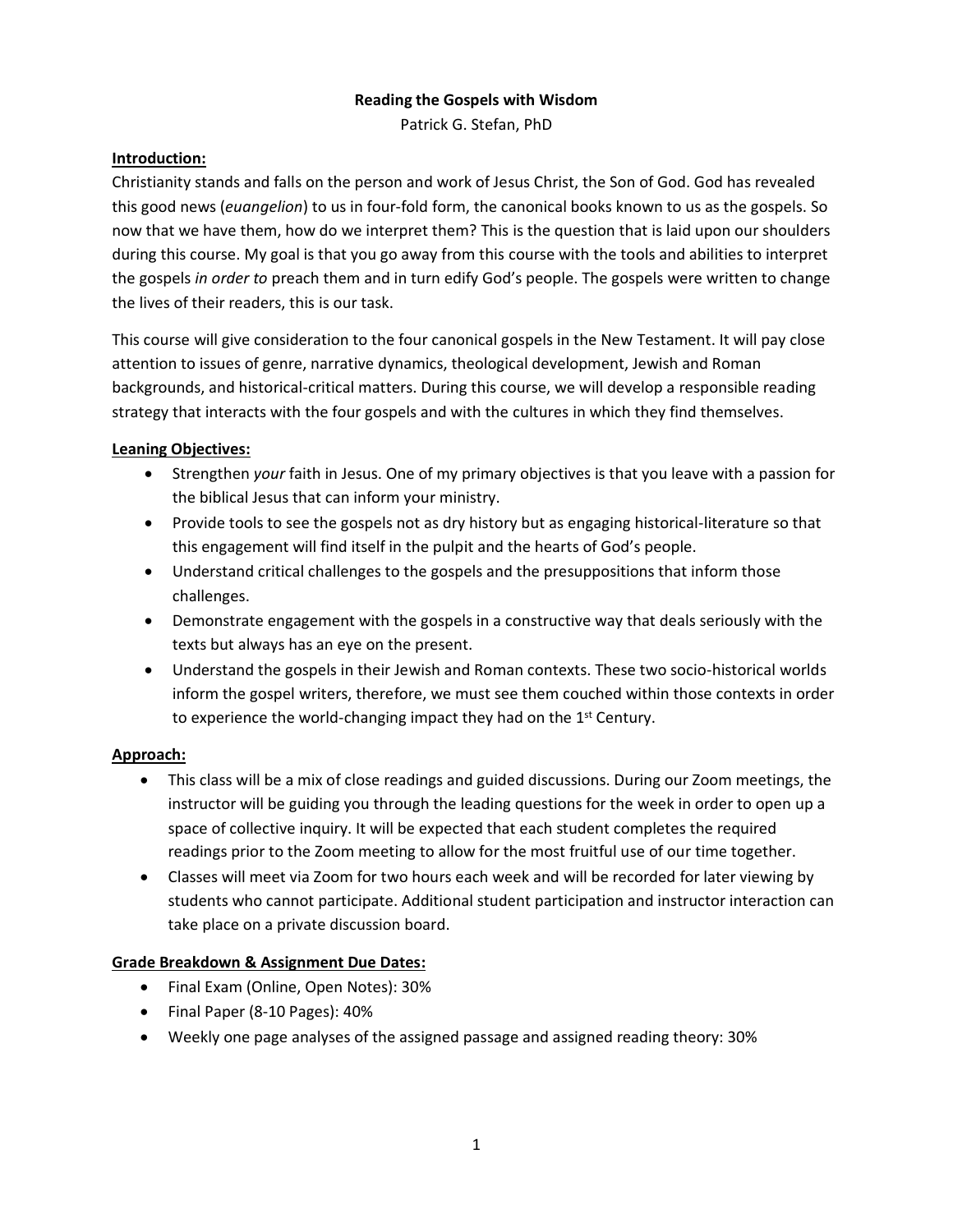# **Required Reading:**

# **Purchase These Books:**

- Students will read through the *Gospel According to Mark* throughout the class. In the final week of class the student will be expected to read the entirety of Mark's Gospel in one sitting.
- *Dictionary of Jesus and the Gospels*, Joel B. Green, et. al, eds. IVP Academic, 2013 (Read articles listed below)
	- o "Gospel, Genre", R. A. Burridge
	- o "Gentiles", K. R. Iverson
	- o "Apocalypticism and Apocalyptic Teaching", B. J. Pitre
	- o "Christ", M. F. Bird
	- o "Languages of Palestine", M. Graves
	- o "Lord", B. Witherington III and K Yamakazi-Ransom
	- o "Resurrection", K. L. Anderson
	- o "Son of God", A. Winn
- The following articles, from the 1993 edition of the Dictionary are required readings and will be available as scans on the Google Classroom site.
	- "Gospels, Historical Reliability", C. Blomberg
- *Reading the Gospels Wisely: A Narrative and Theological Introduction*, Jonathan T. Pennington. Baker Academic, 2012 (chs. 3, 5, 8- 10)

# **The Following** *Required Readings* **do not need to be purchased; I will provide scanned copies through Google Classroom:**

- *Tropics of Discourse: Essays in Cultural Criticism*, Hayden White. The Johns Hopkins University Press, 1986 (Pages 81-120) \*
- *The Jewish Annotated New Testament*, Amy-Jill Levine, Marc Z. Brettler, eds. Oxford University Press, 2011 (Read articles below)
	- o "Jewish History, 331 BCE-135 CE" by Martin Goodman, pgs. 507-513
	- o "Judaism and Jewishness" by Shaye J. D. Cohen, pgs. 513-515
	- o "Jewish Movements of the New Testament Period" by Daniel R. Schwartz, pgs. 526-530
- *Mark as Story: Retrospect and Prospect*, Kelly R. Iverson and Christopher W. Skinner, eds. Society of Biblical Literature, 2011 (Pages 19-43)
- *Mark and Method: New Approaches in Biblical Studies*, 2<sup>nd</sup> ed. Janice Capel Anderson and Stephen D. Moore, eds. Fortress, 2008 (Minneapolis, MN: Fortress Press, 2009) (Pages 29-83)
- "Intertexts in the Gospel of Matthew", Ulrich Luz. Harvard Theological Review 97:2 (2004), 119- 37
- *Render to Caesar: Jesus, the Early Church, and the Roman Superpower*, Christopher Bryan. Oxford University Press, 2005 (Pages 11-76)
- *Jesus and Empire: The Kingdom of God and the New World Disorder*, Richard A. Horsley. Fortress Press, 2002 (Pages 1-54)
- *The Living Text of the Gospels*, D.C. Parker, (New York: Oxford University Press, 1997), ch. 8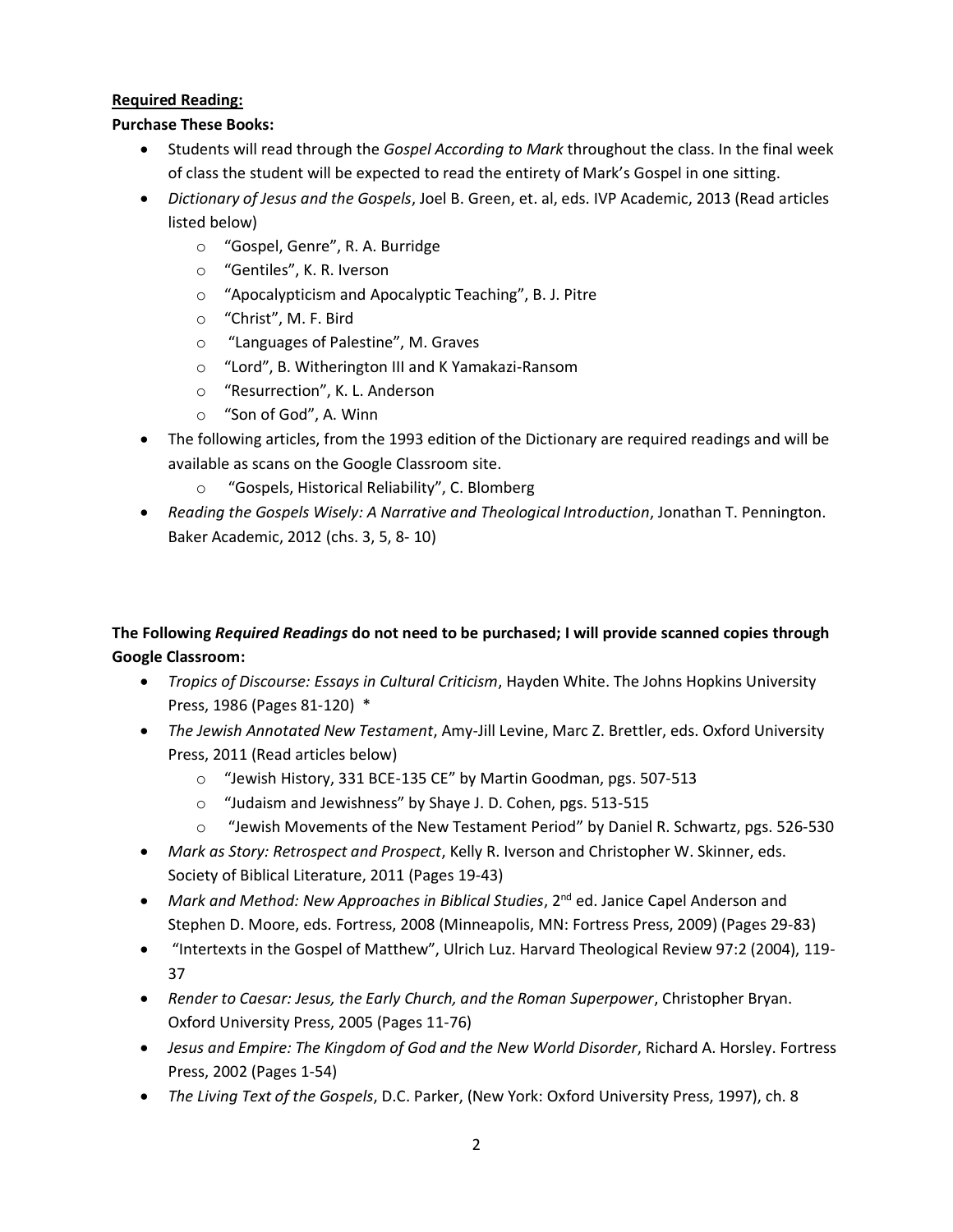#### **Course Outline (Subject to change before Course Start Date):**

| <b>Week</b>    | <b>Dates</b> | <b>Discussion Topics</b>   | <b>Reading</b>                              |
|----------------|--------------|----------------------------|---------------------------------------------|
| $\mathbf{1}$   | 9/28         | Mark 1; Socio-Cultural     | (3) Jewish Annotated NT articles            |
|                |              | <b>Backgrounds</b>         | Dictionary selections: (Gentiles,           |
|                |              |                            | Apocalypticism and Apocalyptic              |
|                |              |                            | Teaching, Languages of Palestine)           |
| $\overline{2}$ | 10/5         | Mark 2:1-3:6; A history of | NO assigned reading this week to            |
|                |              | <b>Biblical Criticism</b>  | provide you time to spread out your         |
|                |              |                            | large chunk of reading for next week.       |
| $\overline{3}$ | 10/12        | Mark 3:7-35; Narrative     | Mark as Story selections; Mark              |
|                |              | Criticism                  | and Method selections; Reading              |
|                |              |                            | the Gospels Wisely selections               |
| $\overline{4}$ | 10/19        | Mark 4:1-34; Kingdom of    | Render to Caesar selections                 |
|                |              | God in the Gospels         | Jesus and Empire selections                 |
|                |              |                            | Dictionary selections (Christ, Lord,        |
|                |              |                            | Resurrection, Son of God)                   |
| 5              | 10/26        | Mark 4:35-6:6a; Gospel     | Dictionary selection: Gospels,<br>$\bullet$ |
|                |              | <b>Issues</b>              | Genre                                       |
|                |              | (dating/authorship/genre)  |                                             |
| 6              | 11/2         | Mark 6:6b-8:26; The Q      | NO assigned reading this week to            |
|                |              | Question                   | provide you time to spread out your         |
|                |              |                            | large chunk of reading for next week.       |
| $\overline{7}$ | 11/9         | Mark 8:27-10:52;           | Tropics of Discourse selections             |
|                |              | Historiography and the     | Dictionary selection: Historical            |
|                |              | Gospels                    | Reliability                                 |
| 8              | 11/16        | Mark 11:1-13:37;           | Luz article                                 |
|                |              | Intertextuality and the    |                                             |
|                |              | Gospels                    |                                             |
| 9              | 11/30        | Mark 14:1-16:8; The ending | Living Text of the Gospels<br>$\bullet$     |
|                |              | of Mark                    | selection                                   |
| 10             | 12/7         | Mark 16:9-20; Concluding   | Read the Gospel according to<br>$\bullet$   |
|                |              | Narrative read and Q/A     | Mark in one sitting                         |

# **Assignment Requirements:**

**Final Exam:** The final exam will be an open notes/open book exam. The exam will be available on Google Classroom and will have a three-hour time limit. It will consist of two sections – section one will have 10 terms/concepts from which you must pick 7 and provide a short answer/definition for. Section two will have 5 essay questions from which you will pick 2. Your answer for each essay question should be no less than one paragraph, but no greater than one page.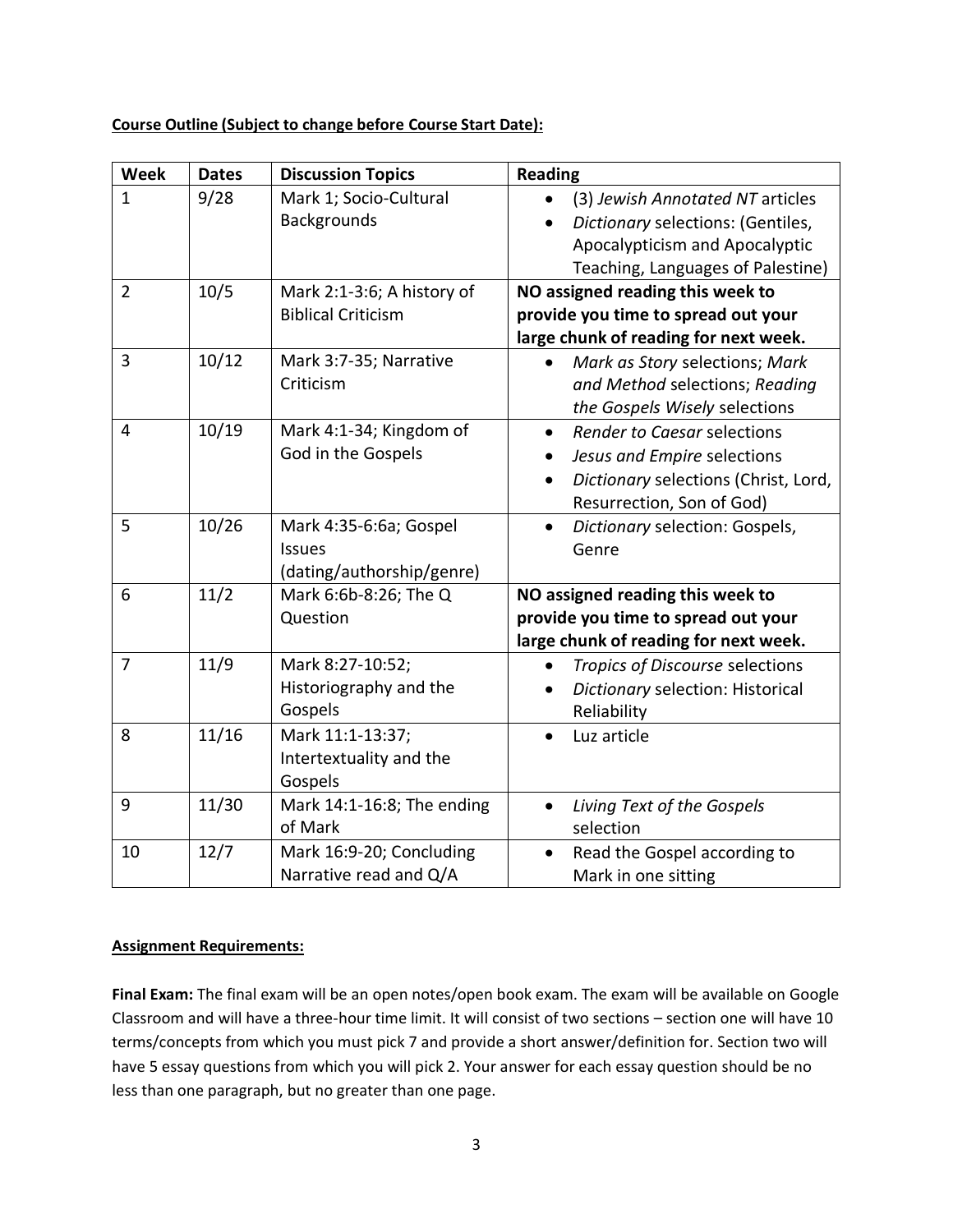**Final Paper:** The final paper will be a 8-10 page paper analyzing a chosen pericope in one of the four gospels. The goal of the paper is to show how your pericope fits into the narrative context of the gospel, and how that pericope contributes to the Gospel's narrative purpose.

## **Final Paper Guide**

- Paper must be 8-10 pages excluding title page, bibliography, etc. The 8-10 pages must be original research.
- The paper must be uploaded to Google Classroom by the deadline listed on page 2 of the syllabus. Submit the paper as *either* a PDF or Microsoft Word file (preferably a Word file).
- Greek, Hebrew, and Aramaic words must be typed out, not transliterated.
- Paper should include an introduction with a clearly-stated thesis statement.
- Paper should be clearly argued and articulated.
- Paper should deal fairly with secondary literature. In other words, you should thoroughly engage both liberal and conservative scholarship. I strongly suggest you engage the *Hermeneia* commentary of the gospel you are working with.
- Paper should have at least five total references. References of the following kind are acceptable:
	- o Academic monographs
	- o Articles in scholarly journals
	- o Academic commentaries
	- o Reformed literature (academic)
	- $\circ$  Literature from any century is fine (i.e. early Christian, reformation, medieval, enlightenment, or modern literature); however, at least 3 sources must be newer than 1950.
	- o *DO NOT* use popular level literature
- Paper should employ footnotes that are single spaced and 10-point font.
- Each page (after title page) should be numbered according to SBL style guide.
- Paper must employ 12 point font, 1 inch margins on each side, and % inch indentation. DO NOT include a space after each paragraph; be aware that MS Word does this automatically.
- All documentation must be done according to the standards in the *SBL Handbook of Style*, both the footnotes and the bibliography.
- Proofread your paper. Ensure all typographical, spelling, and grammatical errors have been corrected.

# **Final Test Guide**

- The final test will consist of two sections.
	- $\circ$  Section one will be a list of (10) terms from which you will pick (7) and provide a definition. Your definition should demonstrate that you have read and critically engaged with all of the required course readings.